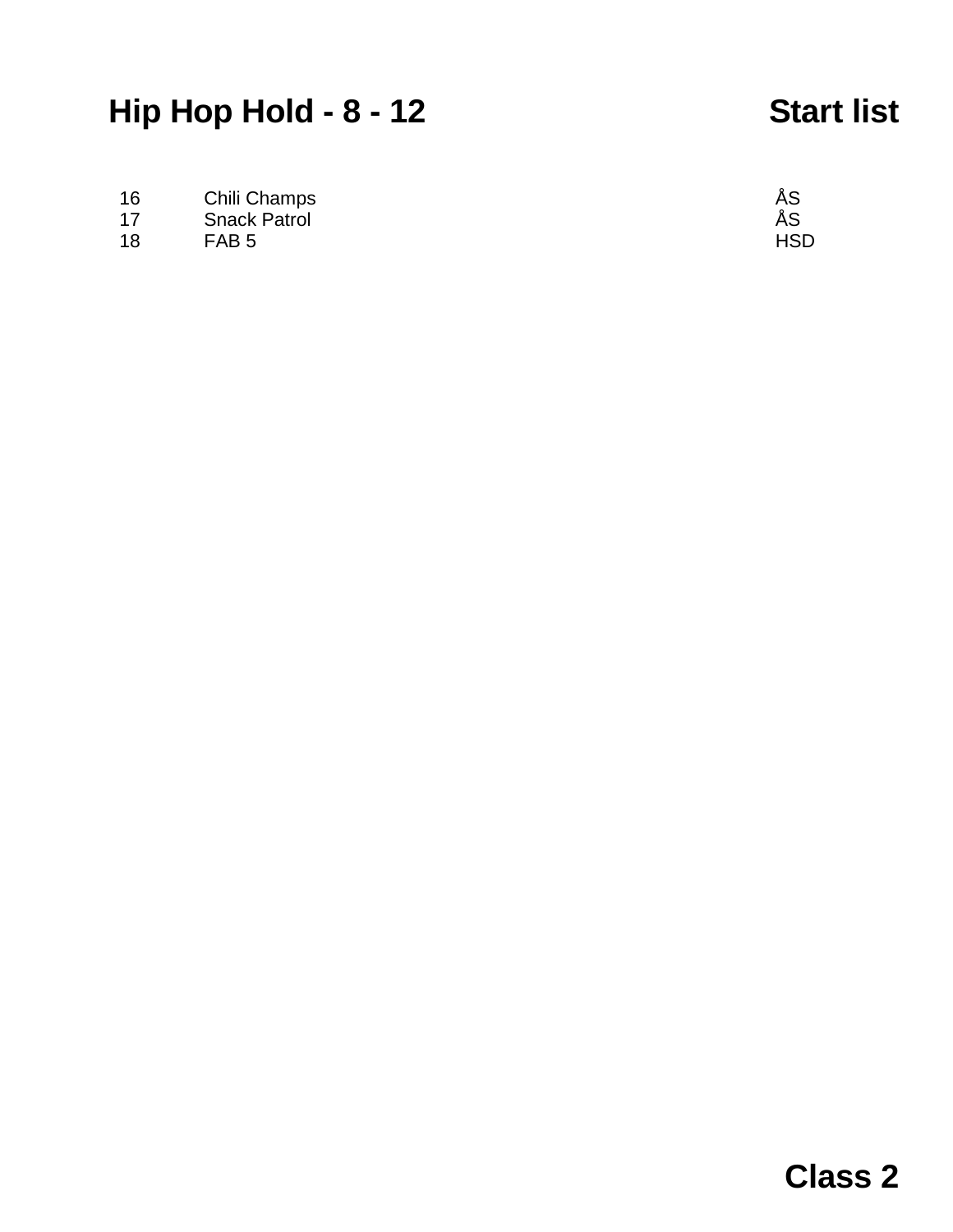## **Hip Hop Hold - 8 - 12 Finale**

- A Michael Holst-Olesen C - Lars Kristian Jønsson D - Annette Græm E - Per Lundsgaard
- F Emma Louise Gertsen

### Hip-Hop

| Cpl ACDEF 1-1 1-2 1-3 |    | Result |
|-----------------------|----|--------|
| 16 11221 3            |    |        |
| 17 22112              | ь. |        |
| 18 33333              |    |        |

### Total

| Cp1 | $H$ ip- | Total | Result |
|-----|---------|-------|--------|
| 16  |         |       |        |
| 17  |         |       |        |
| 1 R |         |       |        |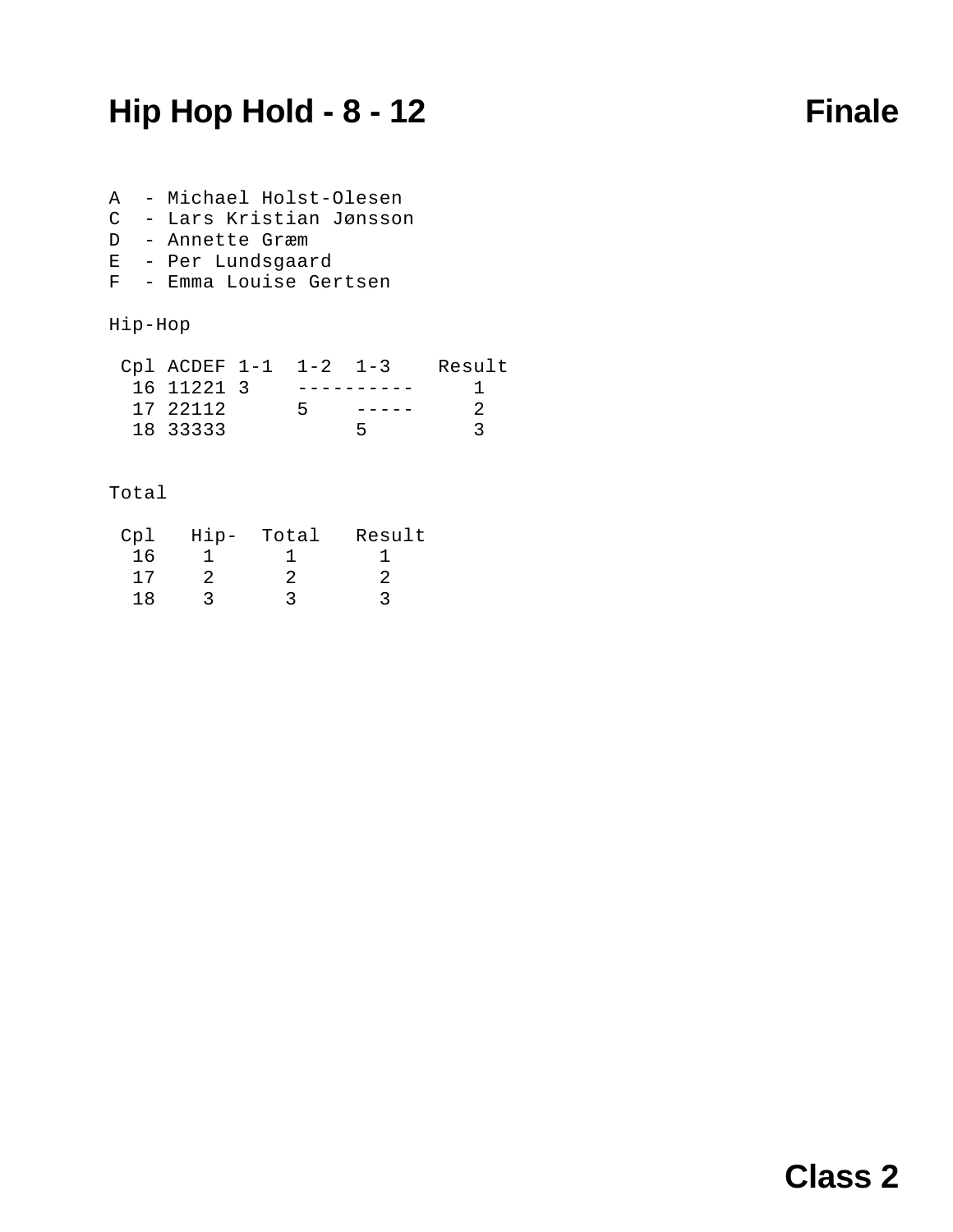# **Hip Hop Hold - 8 - 12 Result List**

|               |  | ( 16) Chili Champs ÅS |     |
|---------------|--|-----------------------|-----|
| -2.           |  | ( 17) Snack Patrol ÅS |     |
| $\mathcal{R}$ |  | (18) FAB 5            | HSD |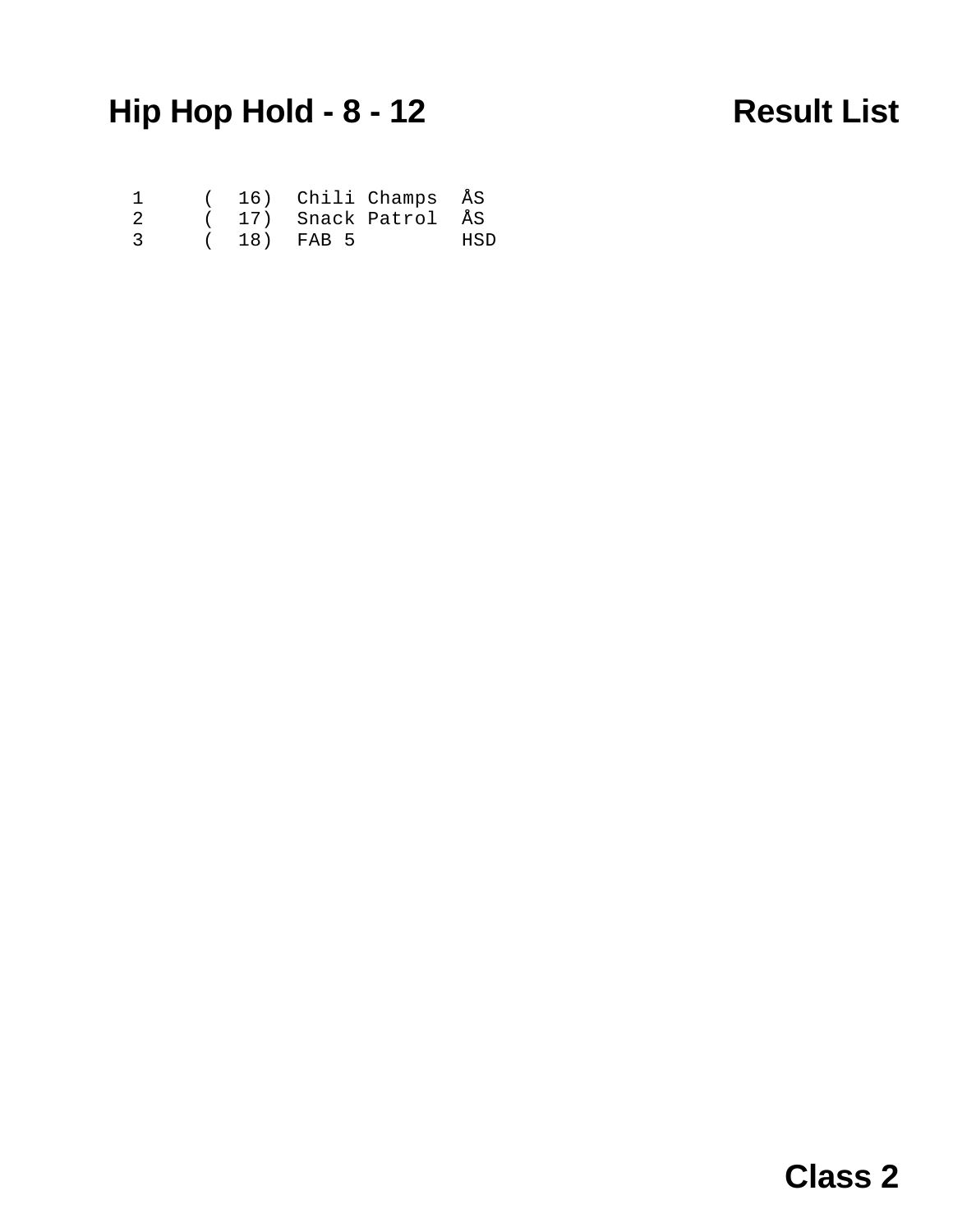# **Hip Hop Hold - 12 - 17 Start list**

| 21 | Taiyòkò               | <b>SSF</b>     |
|----|-----------------------|----------------|
|    |                       |                |
| 22 | <b>THAT'S IT</b>      | <b>HSD</b>     |
| 23 | Mini Swaggers         | ÅS             |
| 24 | <b>White Eagles</b>   | <b>VSD</b>     |
| 25 | Crazy Gang            | <b>VSD</b>     |
| 26 | <b>MIND YOUR BACK</b> | <b>HSD</b>     |
| 27 | <b>Soul Crew</b>      | <b>MS Dans</b> |
| 28 | No Exception          | ÅS             |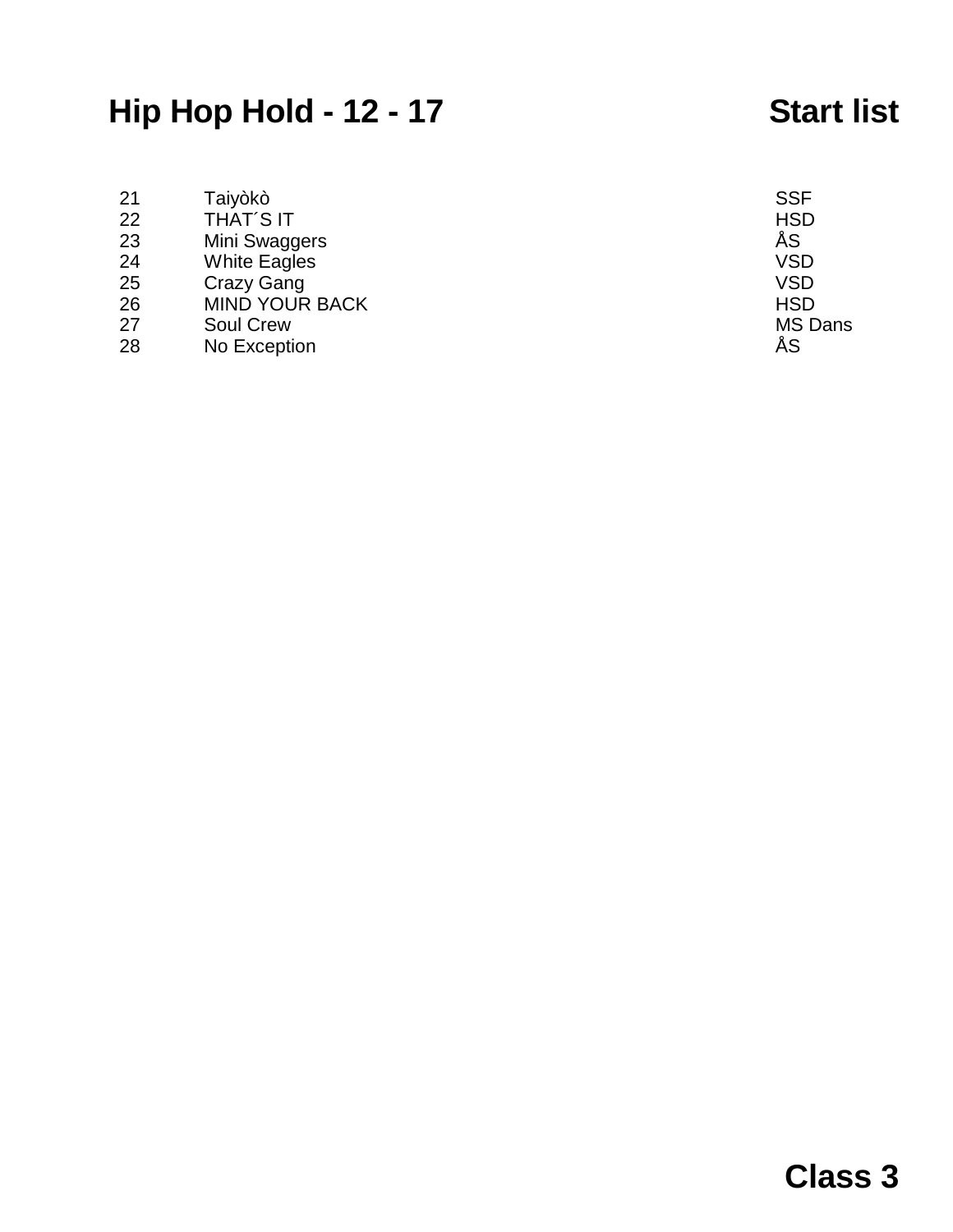# **Hip Hop Hold - 12 - 17 Round 1**

| A<br>C<br>F |          | D - Annette Græm<br>E - Per Lundsgaard |   | - Michael Holst-Olesen<br>- Lars Kristian Jønsson<br>- Emma Louise Gertsen |    |
|-------------|----------|----------------------------------------|---|----------------------------------------------------------------------------|----|
|             | $H$ ip-H |                                        |   |                                                                            |    |
|             |          |                                        |   | Cpl ACDEF Total Recalled                                                   |    |
|             |          | 21 11111                               | 5 | 1                                                                          |    |
|             |          | 22 23334 15                            |   | $\overline{2}$                                                             |    |
|             |          | 23 11111                               | 5 | $\overline{1}$                                                             |    |
|             |          | 24 22233 12                            |   | $\overline{2}$                                                             |    |
|             |          | 25 11111 5                             |   | $\overline{1}$                                                             |    |
|             |          | 26 34354 19                            |   | $\overline{\phantom{a}}$ 2                                                 |    |
|             |          | 27 23222 11                            |   | $\overline{1}$                                                             |    |
|             |          | 28 12121 7                             |   | $\mathbf 1$                                                                |    |
|             |          |                                        |   | Group $1:21:23:25:27$                                                      | 28 |
|             |          | Group 2: 22 24 26                      |   |                                                                            |    |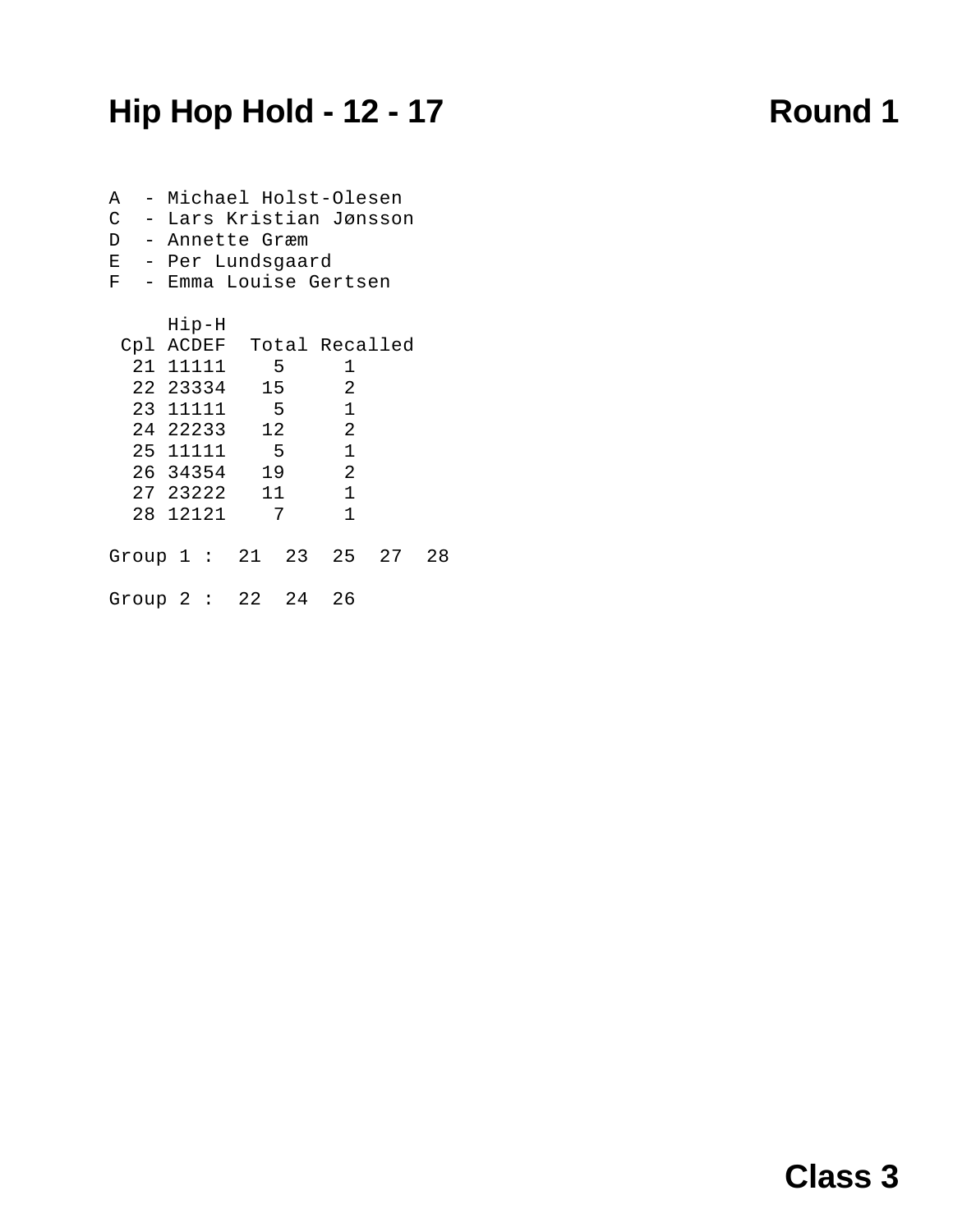## **Hip Hop Hold - 12 - 17 - Finale B Finale**

B - Erik Henriksen C - Lars Kristian Jønsson D - Annette Græm E - Per Lundsgaard

F - Emma Louise Gertsen

### Hip-Hop

| Cpl BCDEF 1-1 1-2 1-3 |      | Result |
|-----------------------|------|--------|
| 22 22121              | $-5$ |        |
| 24 11212 3            |      |        |
| 26 33333              |      |        |

### Total

| Cpl  | $Hip-$ | Total | Result |
|------|--------|-------|--------|
| 2.2. |        |       |        |
| 2.4  |        |       |        |
| 26   |        |       |        |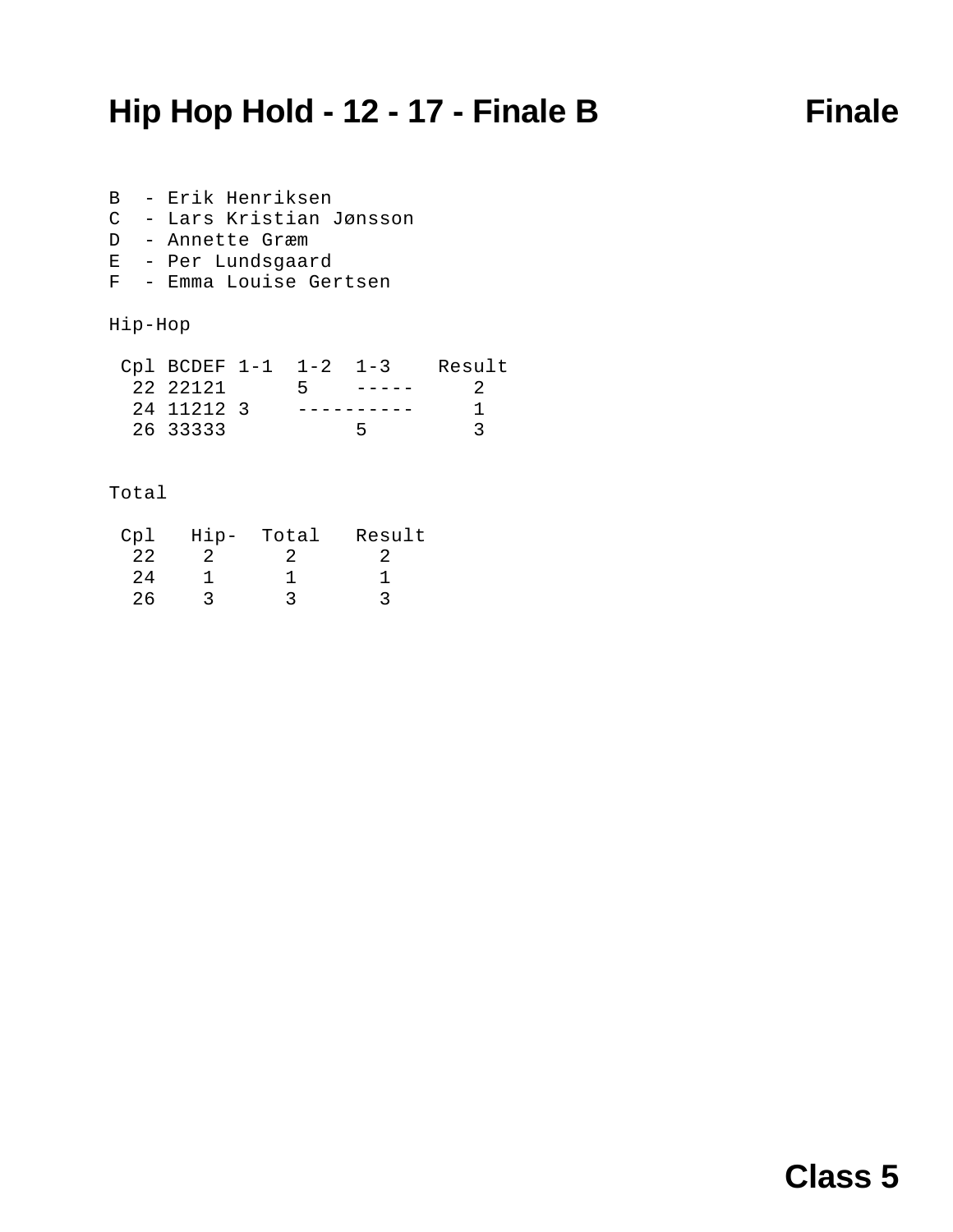# **Hip Hop Hold - 12 - 17 - Finale B Result List**

| $\mathbf{1}$   |  | (24) White Eagles       | VSD |
|----------------|--|-------------------------|-----|
| -2             |  | (22) THAT'S IT          | HSD |
| $\overline{3}$ |  | (26) MIND YOUR BACK HSD |     |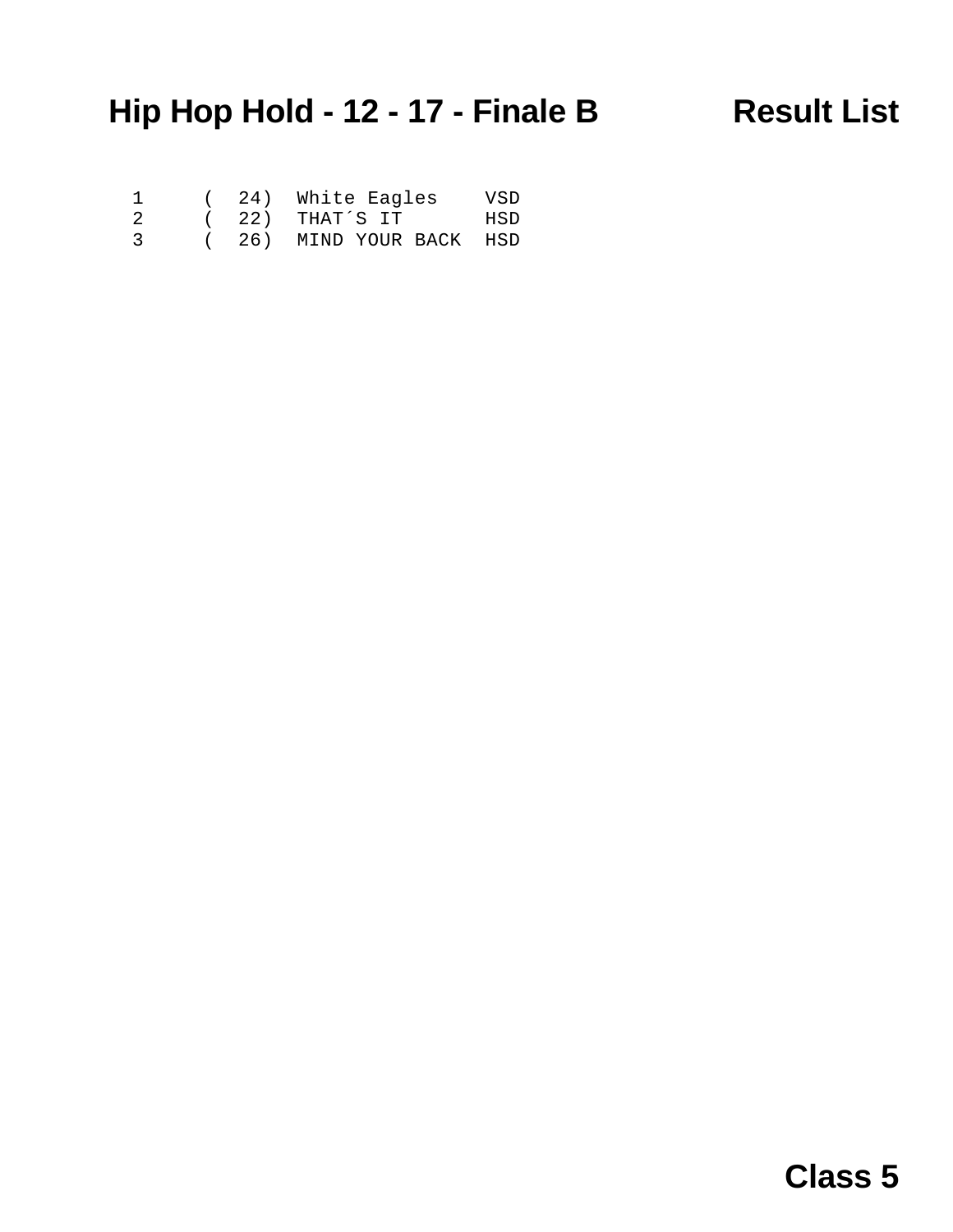## **Hip Hop Hold - 12 - 17 - Finale A Finale**

B - Erik Henriksen C - Lars Kristian Jønsson D - Annette Græm

- E Per Lundsgaard
- F Emma Louise Gertsen

Hip-Hop

| Cpl BCDEF 1-1 1-2 1-3 1-4 1-5 |    |  | Result |
|-------------------------------|----|--|--------|
| 21 31323                      |    |  |        |
| 23 12114 3                    |    |  |        |
| 25 23231                      | -2 |  |        |
| 27 55555                      |    |  | 5      |
| 28 44442                      |    |  |        |

### Total

| Cp1 | $Hip-$ | Total | Result |
|-----|--------|-------|--------|
| 21  | ર      |       |        |
| 23  |        | ı     |        |
| 25  | 2      | 2     | 2      |
| 27  | 5      | ц     | 5      |
| 28  |        |       |        |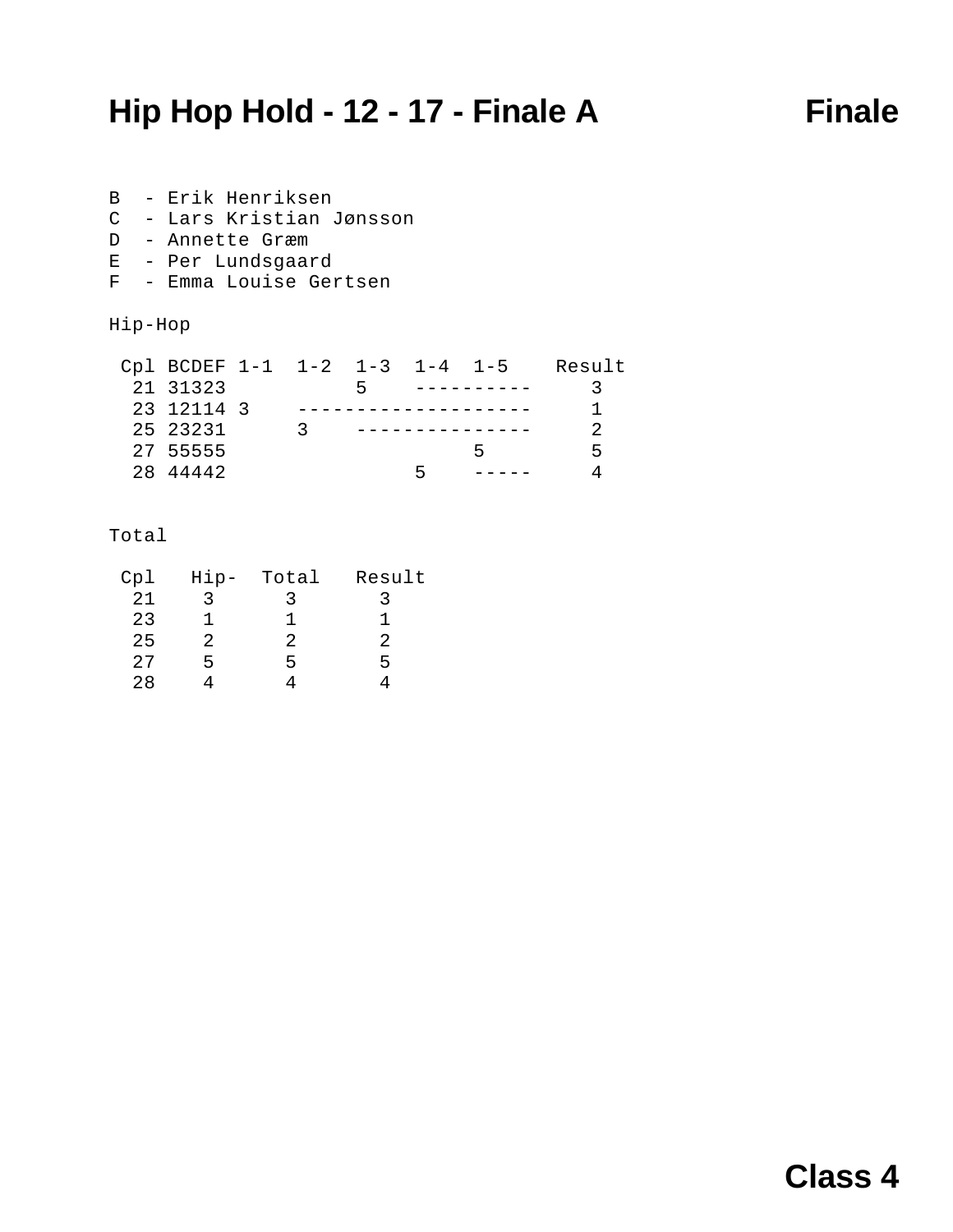# **Hip Hop Hold - 12 - 17 - Finale A Result List**

|               |  | (23) Mini Swaqqers ÅS |         |
|---------------|--|-----------------------|---------|
| 2.            |  | ( 25) Crazy Gang      | VSD     |
| $\mathcal{S}$ |  | ( 21) Taiyòkò         | SSF     |
| 4             |  | (28) No Exception     | ÅS      |
| 5             |  | ( 27) Soul Crew       | MS Dans |
|               |  |                       |         |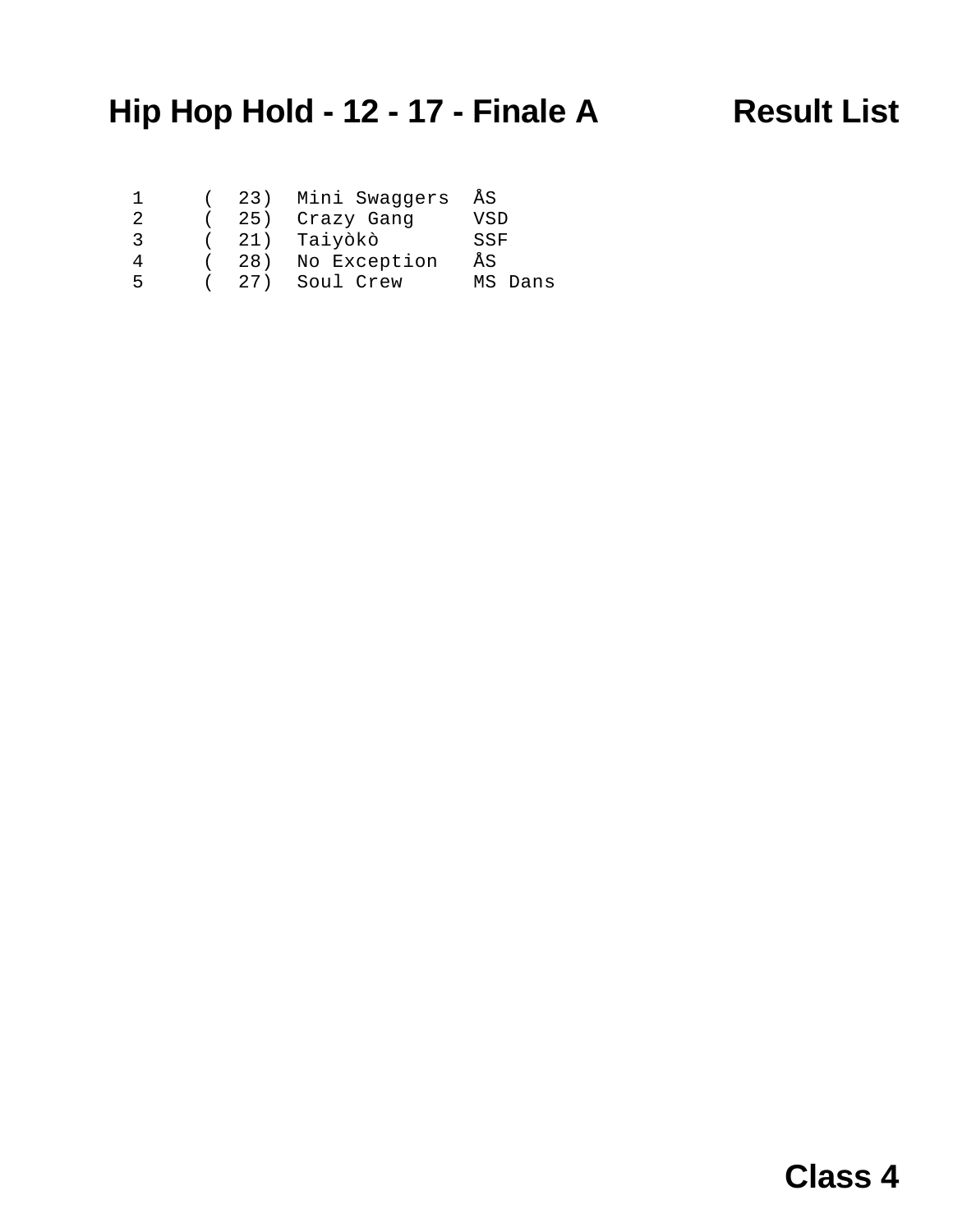# **Hip Hop Hold - Over 17 Start list**

31 J-Squad ÅS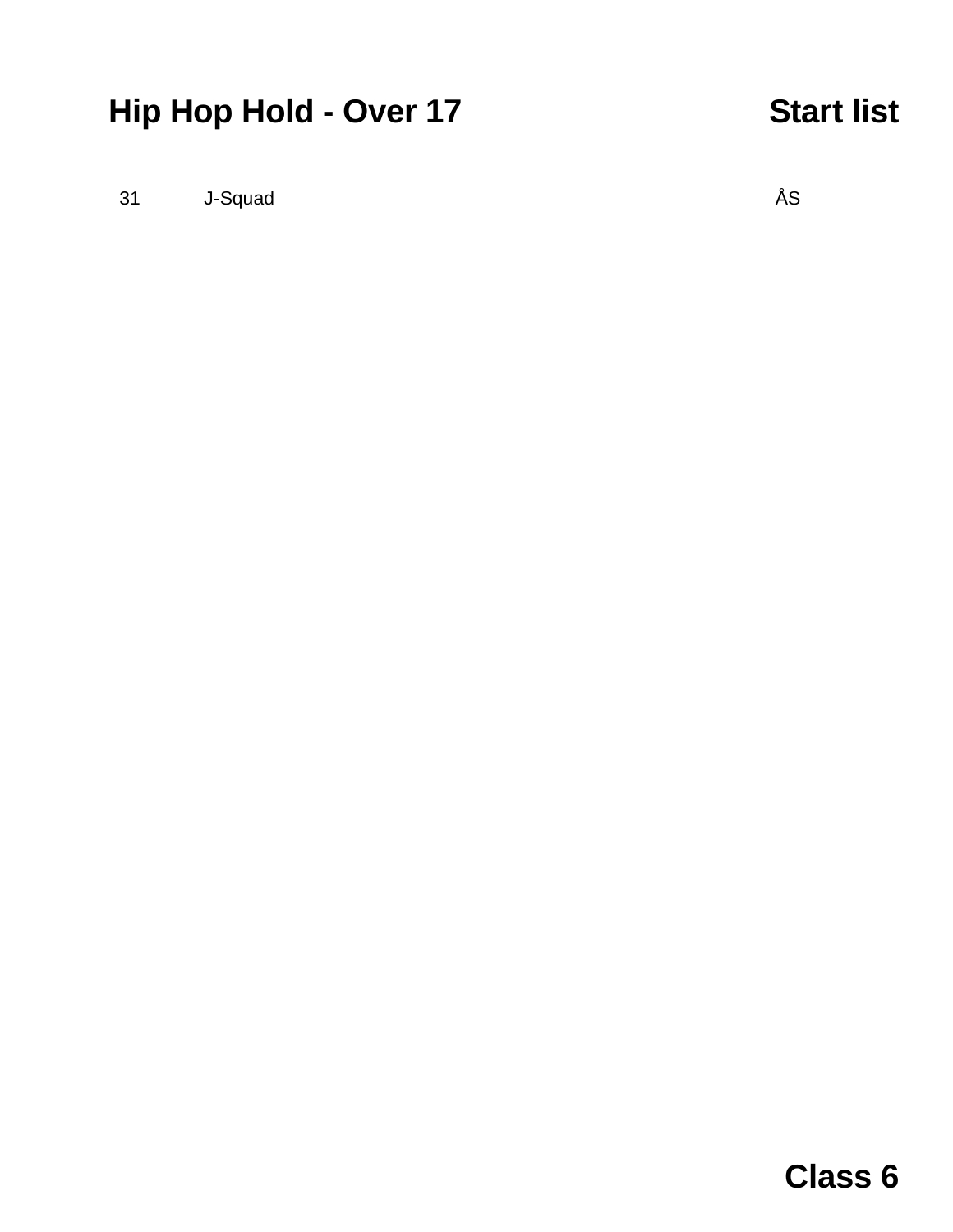## **Hip Hop Hold - Over 17 Finale**

- A Michael Holst-Olesen
- B Erik Henriksen
- C Lars Kristian Jønsson
- D Annette Græm
- E Per Lundsgaard
- F Emma Louise Gertsen

### Total

| Cp1 | Total | Result |
|-----|-------|--------|
| 31  |       |        |

## **Class 6**